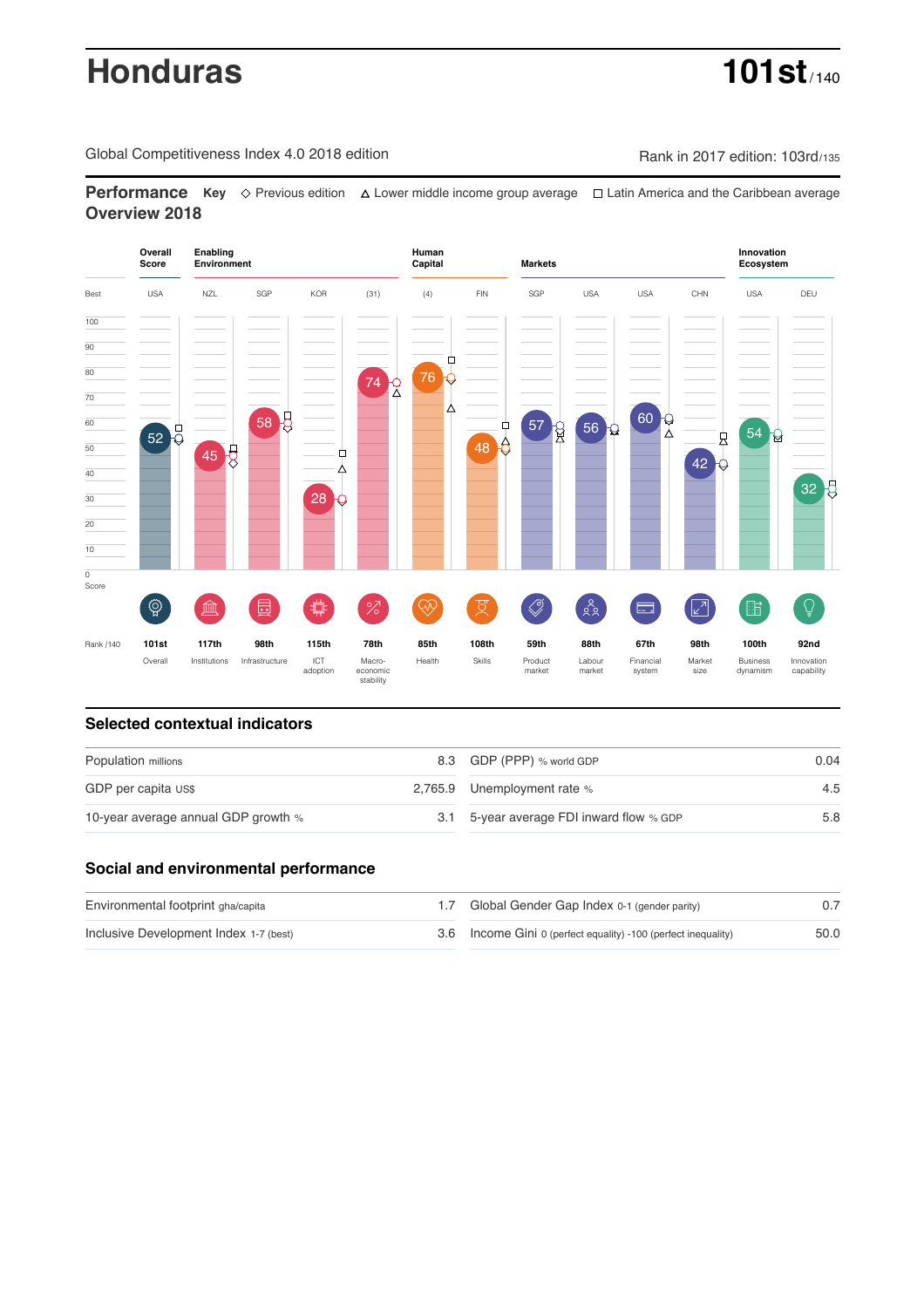### **Honduras 101st**/140

| <b>Index Component</b>                                                   | Value   | Score *                  | Rank/140 | <b>Best Performer</b>       |
|--------------------------------------------------------------------------|---------|--------------------------|----------|-----------------------------|
| 寙<br>Pillar 1: Institutions 0-100 (best)                                 |         | 44.7 ↑                   | 117      | <b>New Zealand</b>          |
| 1.01 Organized crime 1-7 (best)                                          | 2.8     | 30.0 $\uparrow$          | 136      | Finland                     |
| 1.02 Homicide rate /100,000 pop.                                         | 56.5    | 0.0                      | 139      | Multiple (9)                |
| 1.03 Terrorism incidence 0 (very high) -100 (no incidence)               | 99.9    | 99.9 $\sqrt{ }$          | 67       | Multiple (24)               |
| 1.04 Reliability of police services 1-7 (best)                           | 3.1     | 35.1 $\uparrow$          | 120      | Finland                     |
| 1.05 Social capital 0-100 (high)                                         | 51.6    | 51.6 $\uparrow$          | 60       | Australia                   |
| 1.06 Budget transparency 0-100 (best)                                    | 69.2    | $69.2 =$                 | 36       | Multiple (2)                |
| 1.07 Judicial independence 1-7 (best)                                    | 2.9     | 32.5 $\uparrow$          | 108      | Finland                     |
| 1.08 Efficiency of legal framework in challenging regulations 1-7 (best) | 2.8     | 30.2 $\uparrow$          | 102      | Finland                     |
| 1.09 Freedom of the press 0-100 (worst)                                  | 45.2    | 54.8 ↓                   | 115      | Norway                      |
| 1.10 Burden of government regulation 1-7 (best)                          | 2.8     | 29.7 ↑                   | 114      | Singapore                   |
| 1.11 Efficiency of legal framework in settling disputes 1-7 (best)       | 3.2     | 35.9 $\uparrow$          | 94       | Singapore                   |
| 1.12 E-Participation Index 0-1 (best)                                    | 0.54    | 54.5 个                   | 98       | Multiple (3)                |
| 1.13 Future orientation of government 1-7 (best)                         | 3.6     | 42.6 ↑                   | 80       | Singapore                   |
| 1.14 Incidence of corruption 0-100 (best)                                | 29.0    | 29.0 ↓                   | 113      | New Zealand                 |
| 1.15 Property rights 1-7 (best)                                          | 4.1     | $51.7$ ↑                 | 84       | Finland                     |
| 1.16 Intellectual property protection 1-7 (best)                         | 3.9     | 49.0 ↑                   | 79       | Finland                     |
| 1.17 Quality of land administration 0-30 (best)                          | 14.0    | $46.7 =$                 | 78       | Singapore                   |
| 1.18 Strength of auditing and reporting standards 1-7 (best)             | 5.4     | 73.2 ↑                   | 30       | Finland                     |
| 1.19 Conflict of interest regulation 0-10 (best)                         | 5.7     | $57.0 =$                 | 65       | Multiple (2)                |
| 1.20 Shareholder governance 0-10 (best)                                  | 3.3     | $33.0 =$                 | 124      | Kazakhstan                  |
| 圓                                                                        |         | 58.0 ↑                   | 98       | Singapore                   |
| Pillar 2: Infrastructure 0-100 (best)                                    |         | $45.1 =$                 |          |                             |
| 2.01 Road connectivity index 0-100 (best)                                | 45.1    |                          | 106      | <b>United States</b>        |
| 2.02 Quality of roads 1-7 (best)                                         | 4.1     | $50.9$ 1                 | 65       | Singapore                   |
| 2.03 Railroad density km of roads/square km                              | n/a     | n/a                      | n/a      | Multiple (20)               |
| 2.04 Efficiency of train services 1-7 (best)                             | 1.3     | $5.2$ ↑                  | 135      | Switzerland                 |
| 2.05 Airport connectivity score                                          | 7,900.3 | 29.6 ↓                   | 106      | Multiple (8)                |
| 2.06 Efficiency of air transport services 1-7 (best)                     | 4.3     | 54.6 $\uparrow$          | 84       | Singapore                   |
| 2.07 Liner Shipping Connectivity Index 0-157.1 (best)                    | 16.2    | 16.2 $\sqrt{ }$          | 70       | Multiple (4)                |
| 2.08 Efficiency of seaport services 1-7 (best)                           | 4.4     | 56.6 ↑                   | 57       | Singapore                   |
| 2.09 Electrification rate % pop.                                         | 76.2    | 76.2 ↓                   | 107      | Multiple (66)               |
| 2.10 Electric power transmission and distribution losses % output        | 14.2    | 89.4 ↑                   | 92       | Multiple (9)                |
| 2.11 Exposure to unsafe drinking water % pop.                            | 18.6    | $83.1 \text{ } \Upsilon$ | 90       | Multiple (23)               |
| 2.12 Reliability of water supply 1-7 (best)                              | 3.8     | 46.8 ↑                   | 109      | Switzerland                 |
| ₽<br>Pillar 3: ICT adoption 0-100 (best)                                 |         | 28.1 ↑                   | 115      | Korea, Rep.                 |
| 3.01 Mobile-cellular telephone subscriptions /100 pop.                   | 88.9    | 74.1 ↑                   | 108      | Multiple (68)               |
| 3.02 Mobile-broadband subscriptions /100 pop.                            | 24.5    | n/a                      | 120      | <b>United Arab Emirates</b> |
| 3.03 Fixed-broadband Internet subscriptions /100 pop.                    | 2.5     | $5.0$ ↑                  | 103      | Switzerland                 |
| 3.04 Fibre Internet subscriptions /100 pop.                              | n/a     | n/a                      | n/a      | Korea, Rep.                 |
| 3.05 Internet users % pop.                                               | 30.0    | $30.0 \text{ A}$         | 102      | Iceland                     |
| <sup>%</sup> Pillar 4: Macroeconomic stability 0-100 (best)              |         | 74.2 ↓                   | 78       | Multiple (31)               |
| 4.01 Inflation annual % change                                           | 3.3     | $100.0 =$                | 1        | Multiple (74)               |
| 4.02 Debt dynamics 0-100 (best)                                          | 48.3    | 48.3 ↓                   | 95       | Multiple (36)               |
| ₩<br>Pillar 5: Health 0-100 (best)                                       |         | 75.8 ↑                   | 85       | Multiple (4)                |
| 5.01 Healthy life expectancy years                                       | 64.3    | 75.8 ↑                   | 84       | Multiple (4)                |
| 섯<br>Pillar 6: Skills 0-100 (best)                                       |         | 48.2 ↑                   | 108      | <b>Finland</b>              |
|                                                                          |         |                          |          |                             |
| 6.01 Mean years of schooling Years                                       | 6.3     | $41.9 =$                 | 112      | Finland                     |
| 6.02 Extent of staff training 1-7 (best)                                 | 4.1     | 52.1 ↑                   | 57       | Switzerland                 |
| 6.03 Quality of vocational training 1-7 (best)                           | 3.9     | 48.9 ↑                   | 77       | Switzerland                 |
| 6.04 Skillset of graduates 1-7 (best)                                    | 4.0     | $50.1$ ↑                 | 70       | Switzerland                 |
| 6.05 Digital skills among population 1-7 (best)                          | 3.6     | $43.9 =$                 | 104      | Sweden                      |
| 6.06 Ease of finding skilled employees 1-7 (best)                        | 4.0     | 50.5 ↑                   | 73       | <b>United States</b>        |
| 6.07 School life expectancy Years                                        | 10.2    | $56.8 =$                 | 119      | Multiple (9)                |
| 6.08 Critical thinking in teaching 1-7 (best)                            | 3.2     | 36.2 ↑                   | 84       | <b>United States</b>        |
| 6.09 Pupil-to-teacher ratio in primary education Ratio                   | 28.4    | 54.1 个                   | 101      | Multiple (6)                |